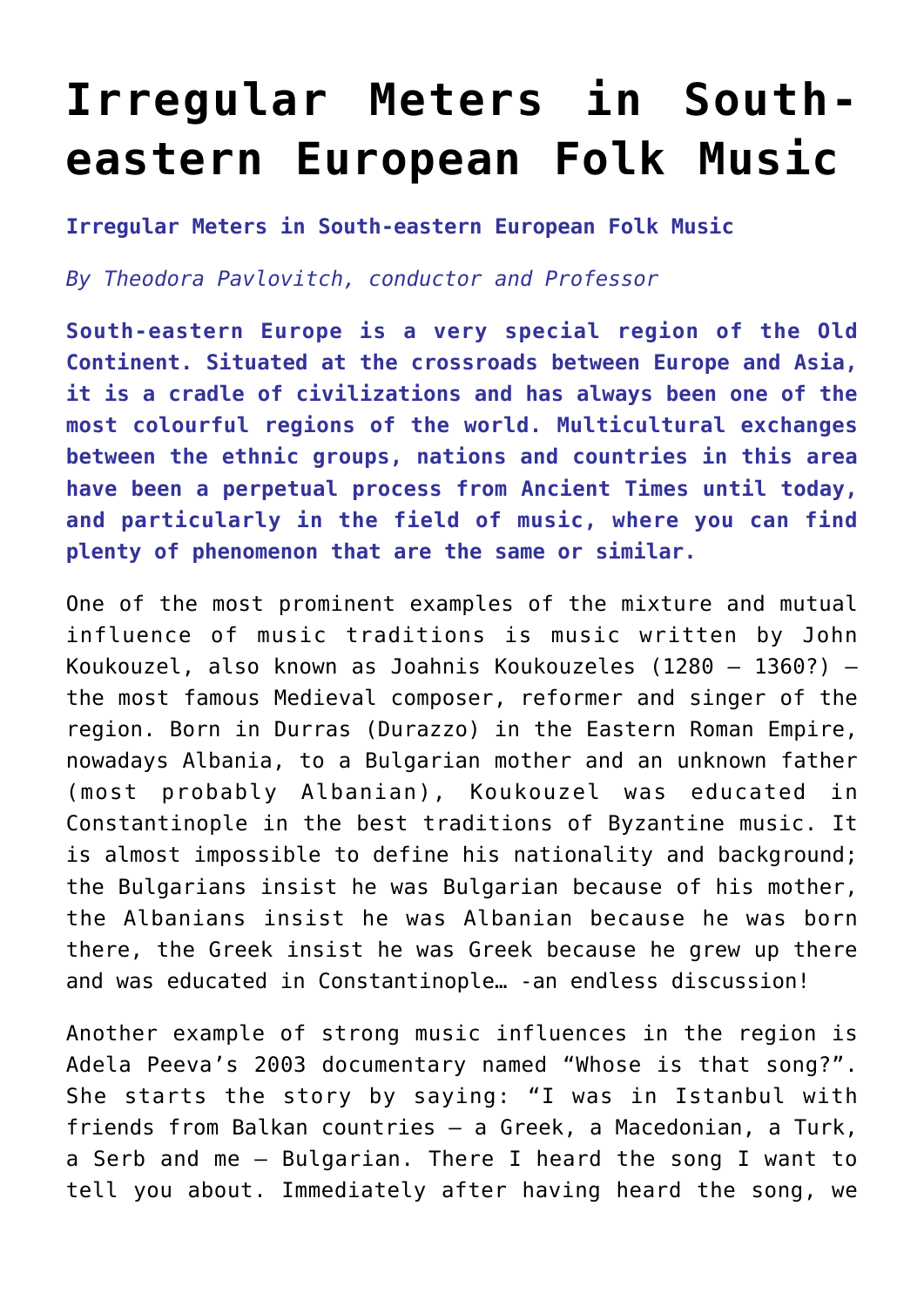all started singing in our own languages and everyone insisted it was a song from their country. And so, the discussion started – whose is that song?". Subsequently she filmed interviews with her camera in all the countries in the region and everyone interviewed was certain that the song belonged to his/her nation. Different texts, different contents and different meaning but with the same melody – that song existed everywhere! This documentary won a dozen of awards from international festivals in different countries in Europe, the USA and Asia.



In folk music traditions, we face the same situation concerning the melodies, the ornaments and mostly the rhythms and meters. Encyclopaedia Britannica describes meters as: "*Metre, also spelled Meter, in music, rhythmic pattern constituted by the grouping of basic temporal units, called beats, into regular measures, or bars; in Western notation, each measure is set off from those adjoining it by bar lines. A time (or metre) signature, found at the beginning of a piece*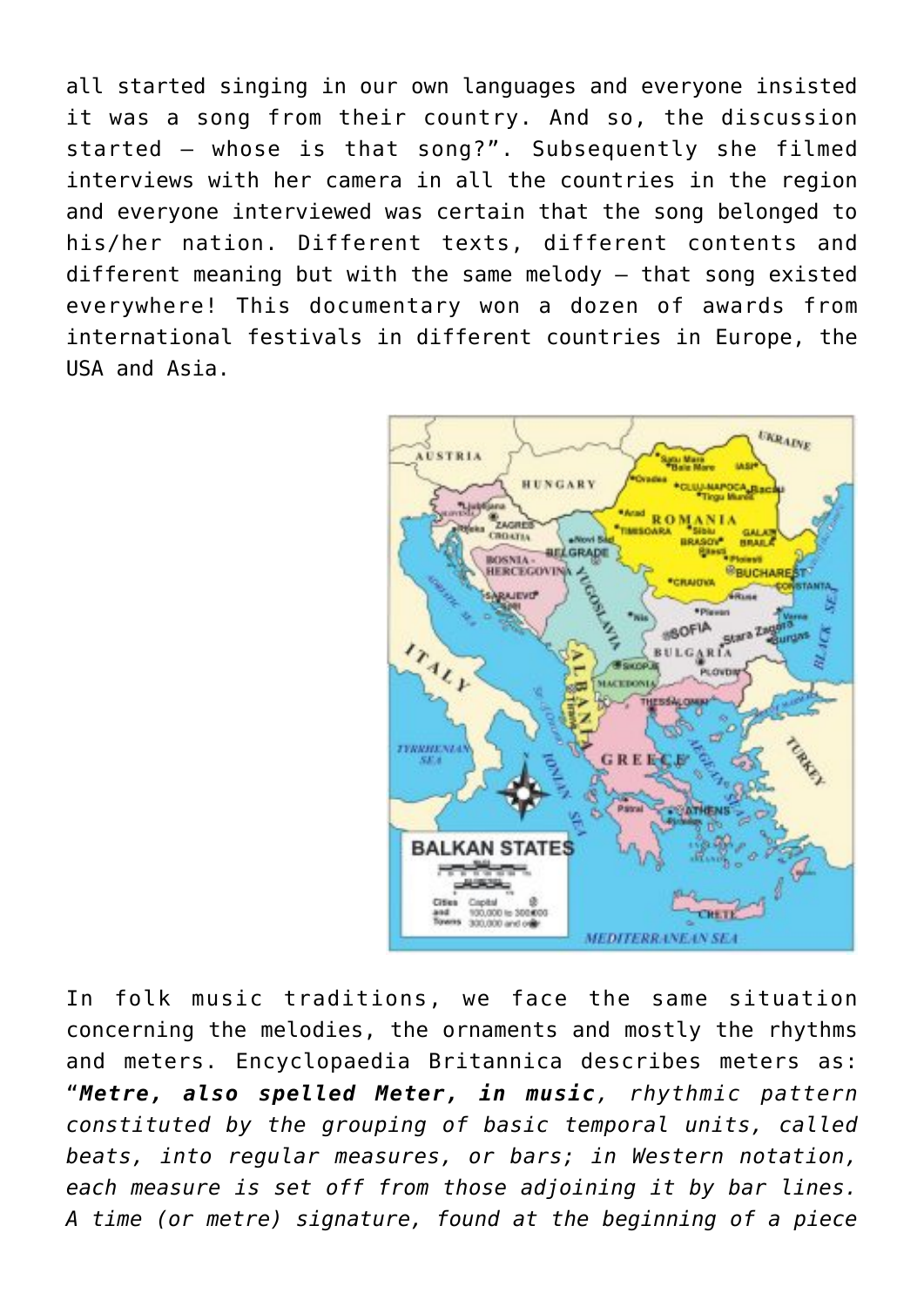*of music, indicates the number of beats in a measure and the value of the basic beat. For example, 3/4 metre has three quarter-note beats per measure. The time signature implies that an accent regularly occurs on the first beat of each measure. Simple metres are duple (e.g., 2/2, 2/4), triple (3/4, 3/8), or quadruple (4/4, 4/8). Compound metres are also duple (6/8, 6/16), triple (9/8), or quadruple (12/8) but have time signatures that indicate the number of beats to be a multiple of three. Thus, in 6/8, for example, both beats of the basic duple division are divisible into three subunits, yielding a total of six. Some metres that occur less frequently are neither duple nor triple (5/4, 7/4) but may be considered a combination of duple and triple—such as 2/4+3/4 or 3/4+2/4+2/4."* **(<https://www.britannica.com/art/metre-music>)**

We can find a definition of irregular meters in a different source. "Irregular meters (also called asymmetrical meters) establish a regular metric pattern from an asymmetrical sequence of two or more-time signatures. A 5/8-time signature, for example, is usually understood as the sum of two simple meters  $3/8$  +  $2/8$  or  $2/8$  +  $3/8$ . Beat hierarchy in irregular meters, just like in regular meters, is either simple (diving in two equal parts) or compound (diving in three equal parts). The time signature of 15/16, however, corresponds to the compound meter relative of 5/8. Compound meters include only those time signatures whose numerator is a multiple of three.

Used frequently by different folk traditions across the globe, the use of asymmetrical meters is often associated as a stylistic trait of Balkan music, in Southeast Europe. In classical music asymmetrical meters are used sporadically before the twentieth century. The second movement of Tchaikovsky's Sixth Symphony (1891-93) is commonly referenced as one of the first examples of orchestral music written entirely in an asymmetrical meter (5/4**).** Irregular meter can be seen represented in different ways. Hungarian composer Bela Bartok (1841-1945), for instance, wrote Six Dances in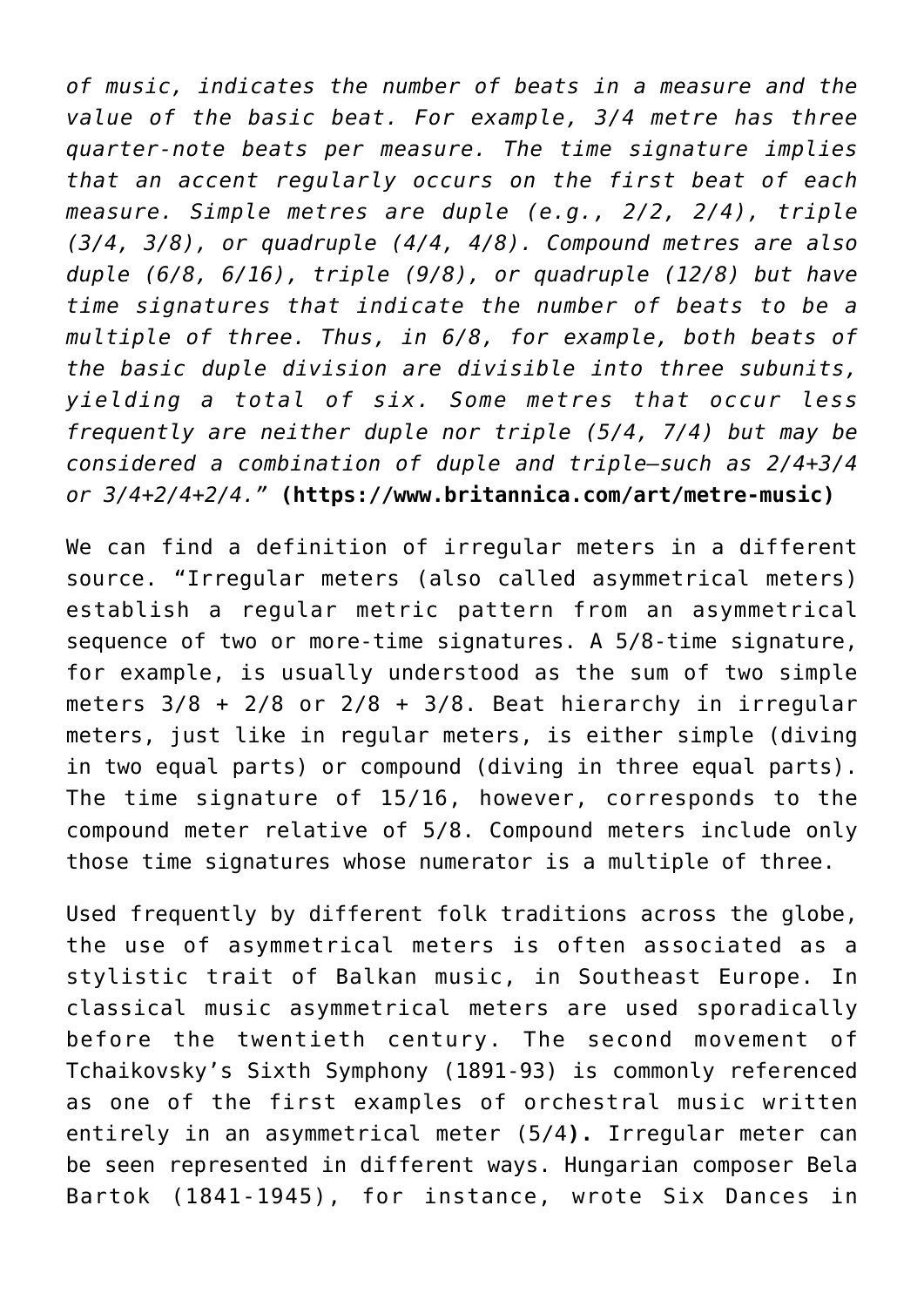Bulgarian Rhythm using time signatures, exposing the respective addends, such as, 4+2+3/8, 2+2+3/8, 3+2+3/8 (also called a 4/4 unevenly grouped), 2+2+2+3/8" *([http://www.thesoundstew.com/2010/04/irregular-meters-irregula](http://www.thesoundstew.com/2010/04/irregular-meters-irregular-meters.html) [r-meters.html](http://www.thesoundstew.com/2010/04/irregular-meters-irregular-meters.html))*

In scientific literature, you can find the terms**:** *irregular meter, time signatures or additive rhythm, divisive rhythms, uneven beats, asymmetric measures, irregular times –* they all concern the same specific phenomenon.

The irregular meters spread in South-eastern Europe are:

- 5/8 and 5/16: existing in Bulgaria, Romania and Serbia
- 7/8 and 7/16: in Bulgaria, Macedonia and Greece;
- 8/8 and 8/16: in Bulgaria and Croatia;
- 9/8 and 9/16: in Bulgaria and Serbia;
- 10/8 and 10/16: in Bulgaria;
- 11/8 and 11/16: in Bulgaria, Serbia and Macedonia;
- 12/8 and 12/16: in Bulgaria;
- 13/8 and 13/16: in Bulgaria;
- 15/8 and 15/16: in Bulgaria;
- 17/8 and 17/16: in Bulgaria.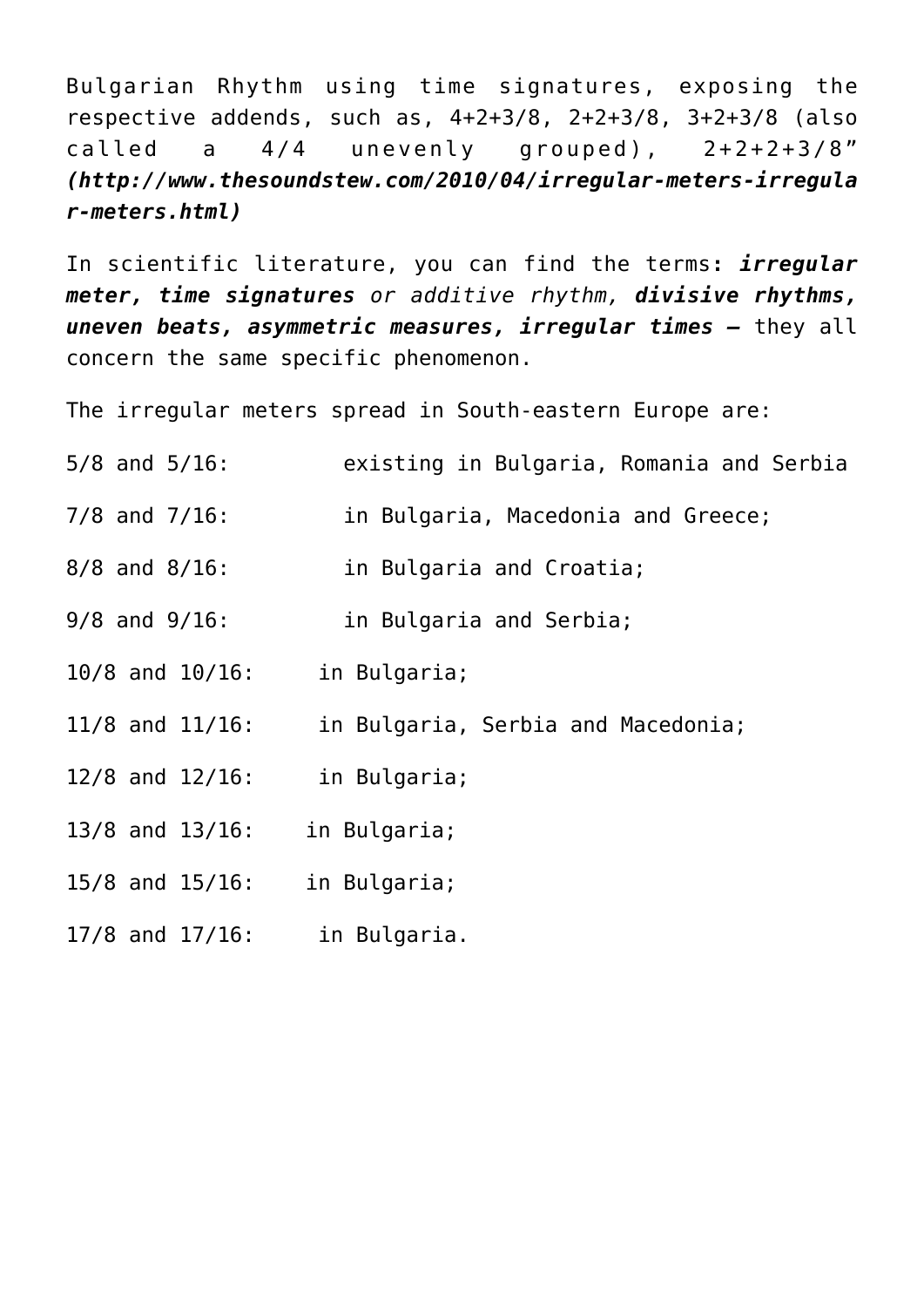

 All these meters exist in different combinations of the metric groups and they are usually combined with corresponding dances. Therefore, most of the meters have been named upon the dances called "horo" in Bulgaria, "kolo" in Serbia and Croatia, "χορός" (horos) in Greece, and "oro" in Macedonia – collective dances deeply grounded on the meters specific for the region.

For instance, the meters **7/8 and 7/16** exist in several combinations of metric groups as follows:

2+2+3: called *Rachenitsa*, one of the most popular Bulgarian meters and dances;

3+2+2: mostly in Macedonian regions in Greece, Northern Macedonia and Bulgaria (clear influence between the traditions of ethnic groups that were spread throughout different countries due to many historical events).

2+3+2: uncommonly used in Bulgaria.

Some other examples of different combinations are as follows:

- 5/8 (2+3) or (3+2)
- $8/8$   $(3+2+3)$  or  $(2+3+3)$

 $9/8$  (2+2+2+3), (2+2+3+2), (2+3+2+2), (3+2+2+2)

10/8 (3+2+2+3),(2+2+3+3)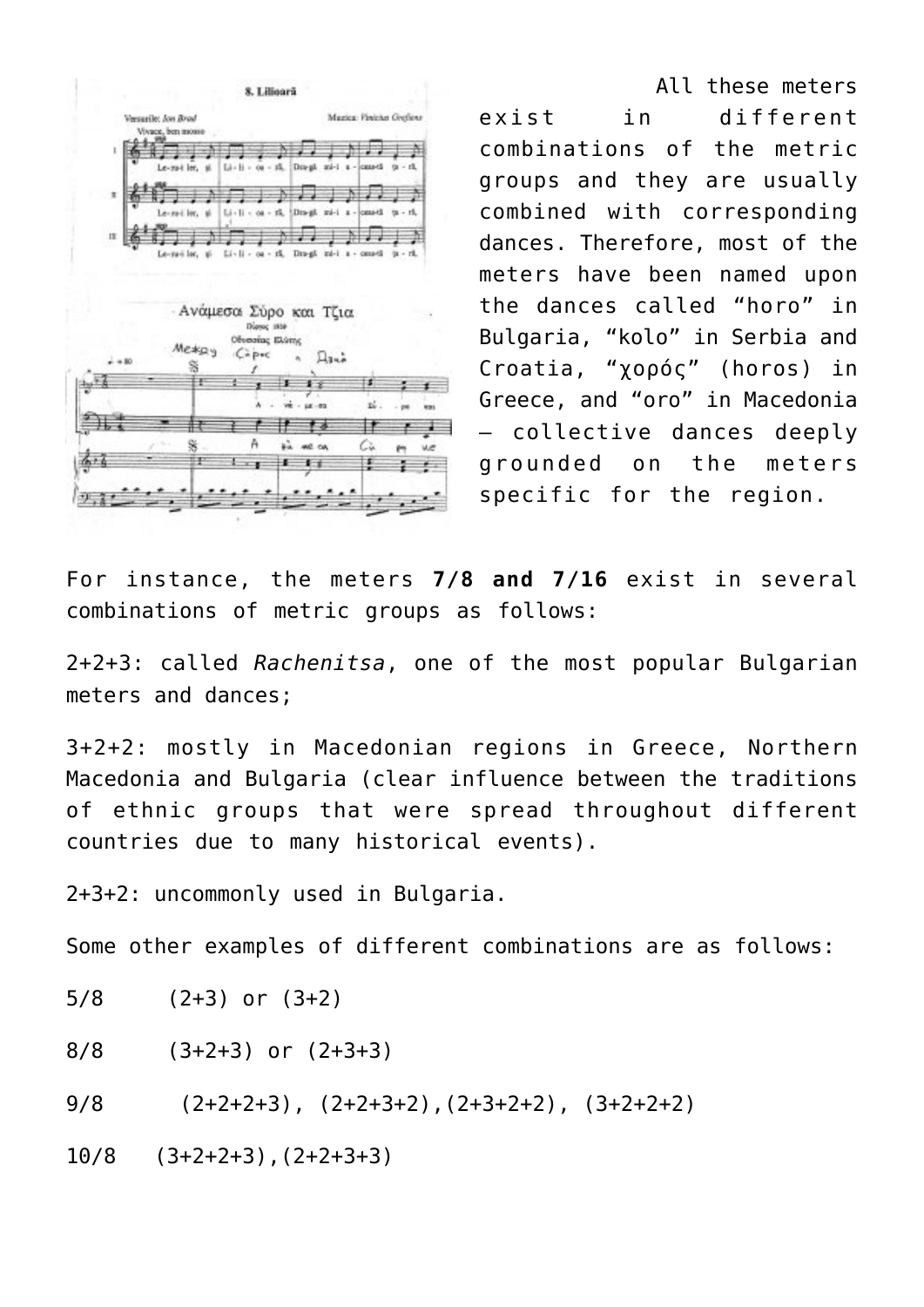

 $11/8$   $(2+2+3+2+2)$ ,  $(2+2+2+2+3)$  ,  $(3+2+2+2+2)$  – called Kopanitsa.



 $12/8$  (3+2+2+2+3), (3+2+2+3+2), (2+3+2+2+3) – called Petrunino horo.

13/8 (2+2+2+2+2+3)

14/8 (2+3+2+2+3), (2+2+3+2+3)

15/8 (2+2+2+2+3+2+2), (2+2+2+2+2+2+3)

 (15/16 is called Buchimish and exists in the Thracian region in South Bulgaria) – [https://www.youtube.com/watch?v=xeGgdjY5oXI\)](https://www.youtube.com/watch?v=xeGgdjY5oXI)

Heterometric:

17/8 (2+2+2+2+2+2+2+3) or 17/16 ( Horse-step horo)

18/8 (3+2+2+2+2+3+2+2) or 18/16 (Yovino horo)

22/8 (2+2+2+3+2+2+2+3+2+2) or 22/16 (Sandansko horo)

25/16 (3+2+2+3+2+2+2+2+3+2+2) or can be counted as 7+7+11/16 (Sitting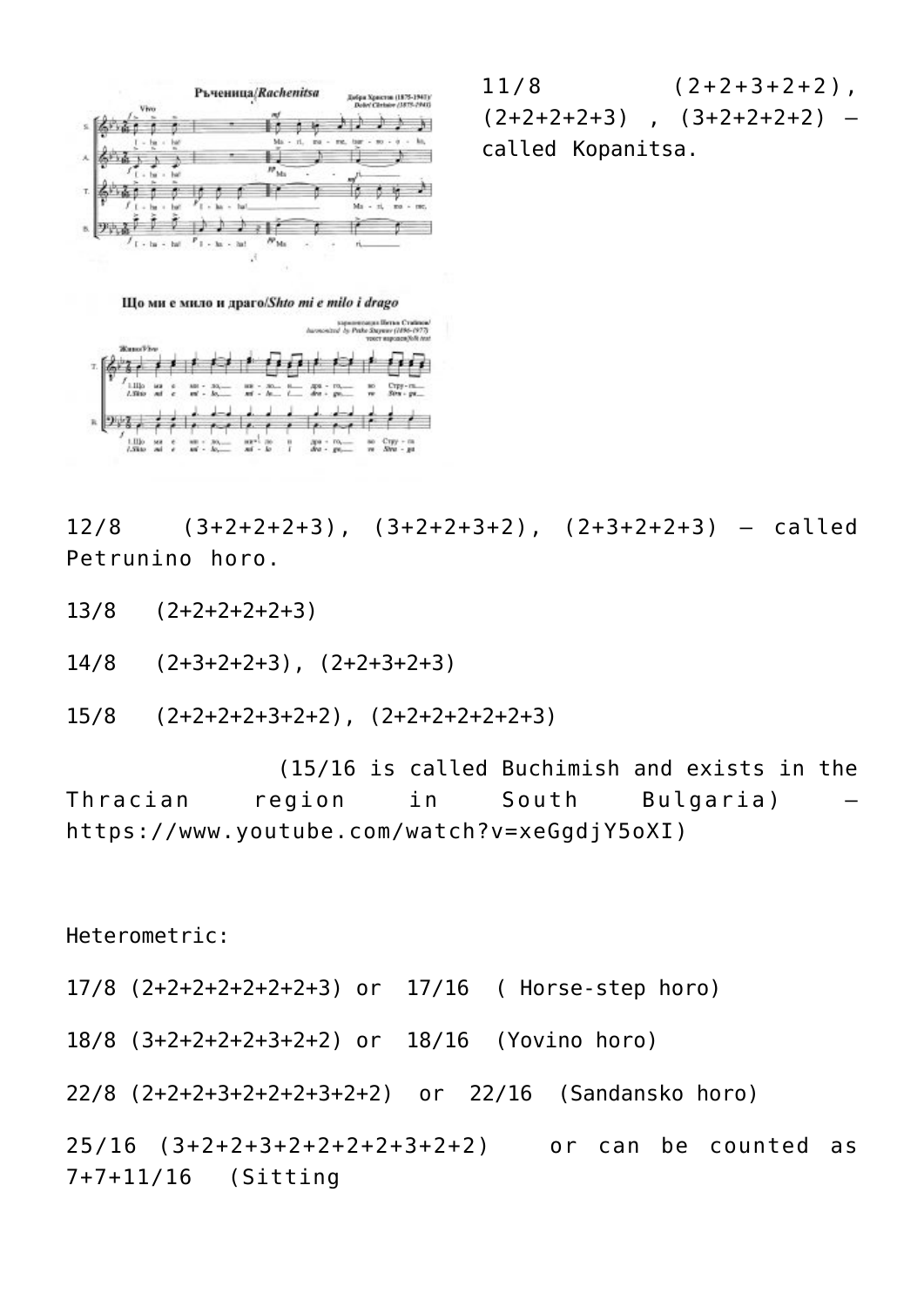horo)

This variety and richness of irregular meters is one of the most valuable cultural aspects of the heritage of Southeastern European countries. Nobody can determine when exactly

all those songs and dances were created. At the end of the 14<sup>th</sup> century, the Turkish armies attacked South-east Europe and it was soon completely taken over by the Ottoman Empire. Terrible

damage was caused to national cultures in the 500 years that followed. One of the most important factors that preserved national spirit over the ages of domination was music – rich folk traditions and the old orthodox chants sang in monasteries and nunneries.

Unfortunately, as a result of the frequent robberies and fires, most of the rich cultural heritage hidden in them was destroyed. But because of the specific historical conditions,



the influence between orthodox and folk songs was very intensive and a great number of anonymous orthodox chants with folk elements can be found in the liturgy even today.

Until the second half of the XIX Century, all music was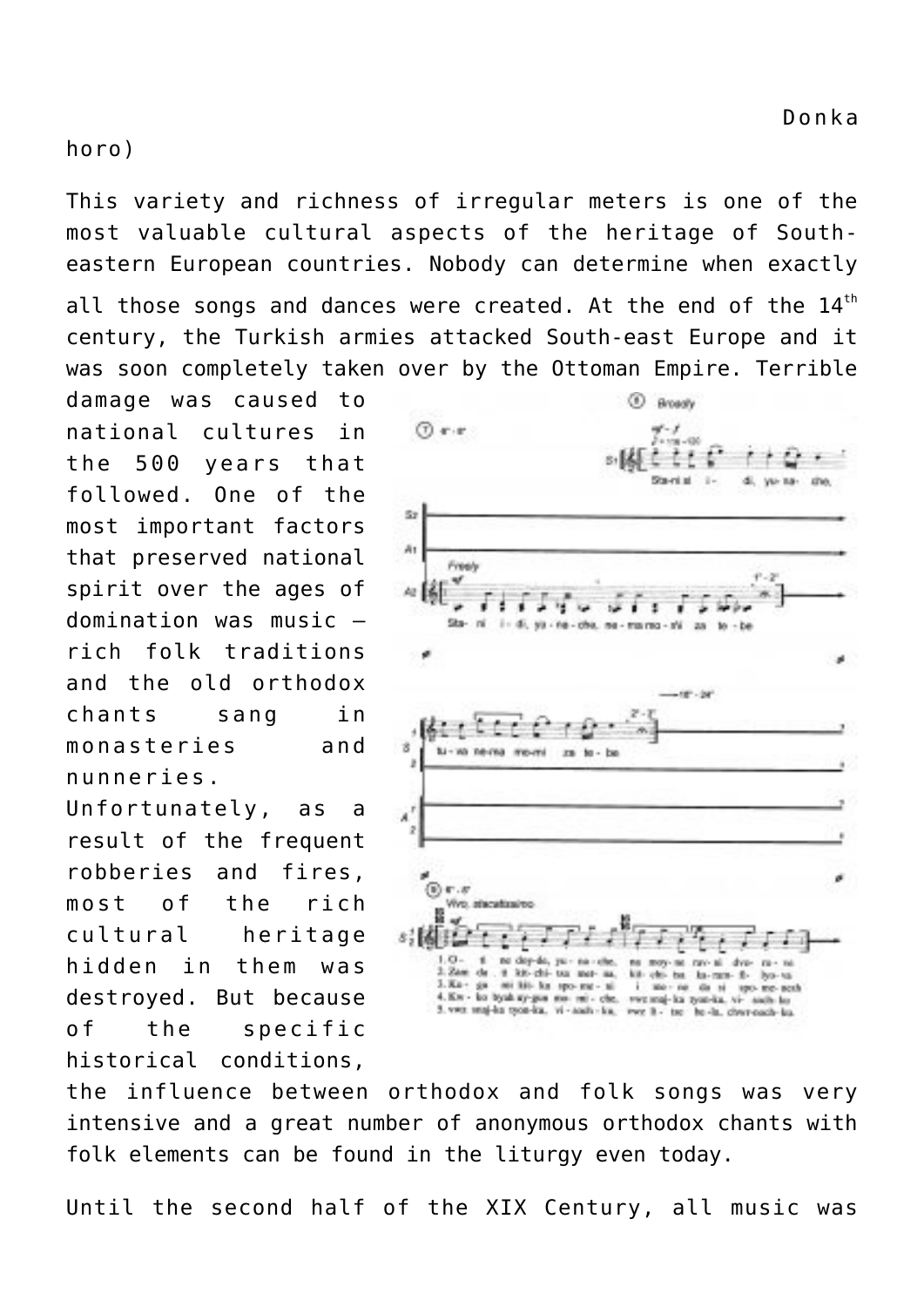composed anonymously by unknown, talented people without any music education. Around the middle of the XIX Century, some people started going to different countries and studying music and this was the beginning of the professional music life in the countries of the region. Dozens of people from Bulgaria, Serbia, Greece, etc. travelled to get a high level of music education in Milan, Munich, Prague, Moscow, St. Petersburg and at the National University of Music in Bucharest (established in 1863).

The first generations of composers from South–eastern European countries, parallel with creating new compositions with a European style, maintained and developed music traditions by using many irregular meters in their works. They became the first professional composers and conductors in the region and started building the national composing styles in their own countries. New compositions or arrangements of existing folk songs had been a trend in their creativity and most of their pieces are still regularly performed to this day.

Irregular meters and other folk elements have also been intensively used by the next generations of composers who built a higher level of choral music and even in their symphonic pieces. This tendency still exists today, proving the power of creative energy preserved in folk traditions and irregular meters – one of the most spectacular and vivid music phenomenon in the world's music.